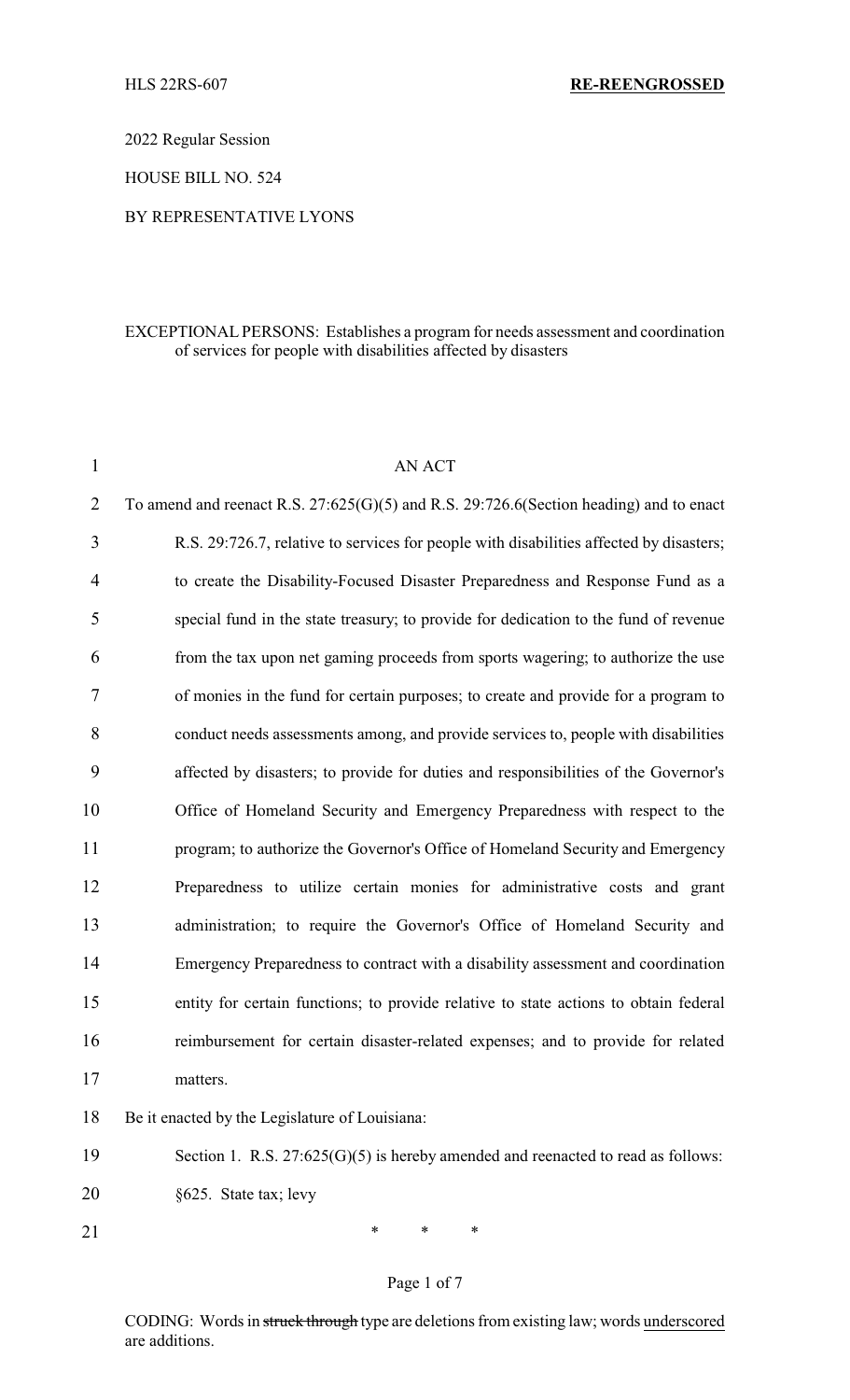| $\mathbf{1}$   | G. After complying with the provisions of Subsection D of this Section, each            |  |  |
|----------------|-----------------------------------------------------------------------------------------|--|--|
| $\overline{2}$ | fiscal year the state treasurer shall credit the following amounts to the following     |  |  |
| 3              | funds:                                                                                  |  |  |
| 4              | ∗<br>$\ast$<br>*                                                                        |  |  |
| 5              | Two percent of the monies collected pursuant to this Section, not to<br>(5)             |  |  |
| 6              | exceed five hundred thousand dollars, shall be credited to the Disability Affairs Trust |  |  |
| 7              | Fund established by R.S. 46:2583 Disability-Focused Disaster Preparedness and           |  |  |
| 8              | Response Fund established by R.S. 29:726.7.                                             |  |  |
| 9              | ∗<br>$\ast$<br>∗                                                                        |  |  |
| 10             | Section 2. R.S. 29:726.6 (Section heading) is hereby amended and reenacted and R.S.     |  |  |
| 11             | 29:726.7 is hereby enacted to read as follows:                                          |  |  |
| 12             | §726.6. Fund and grant program for security measures; eligible applicants               |  |  |
| 13             | $\ast$<br>*<br>$\ast$                                                                   |  |  |
| 14             | §726.7. Disability-Focused Disaster Preparedness and Response Fund and program          |  |  |
| 15             | A.(1) The legislature hereby creates in the state treasury a special fund to be         |  |  |
| 16             | known as the "Disability-Focused Disaster Preparedness and Response Fund". The          |  |  |
| 17             | fund shall consist of monies deposited pursuant to R.S. $27:625(G)(5)$ ; any additional |  |  |
| 18             | monies transferred to the fund by the legislature; and any monies designated for the    |  |  |
| 19             | fund and received by the state treasurer from donations, gifts, or grants. Monies in    |  |  |
| 20             | the fund shall be invested by the state treasurer in the same manner as monies in the   |  |  |
| 21             | state general fund. Interest earned on the investments of monies in the fund shall be   |  |  |
| 22             | deposited in and credited to the fund following compliance with applicable              |  |  |
| 23             | requirements of Article VII, Section 9(B) of the Constitution of Louisiana relative     |  |  |
| 24             | to the Bond Security and Redemption Fund. Unexpended and unencumbered monies            |  |  |
| 25             | in the fund at the end of the fiscal year shall remain in the fund.                     |  |  |
| 26             | The monies in the Disability-Focused Disaster Preparedness and<br>(2)                   |  |  |
| 27             | Response Fund shall be used solely for the purposes provided for in this Section and    |  |  |
| 28             | only in the amounts appropriated by the legislature.                                    |  |  |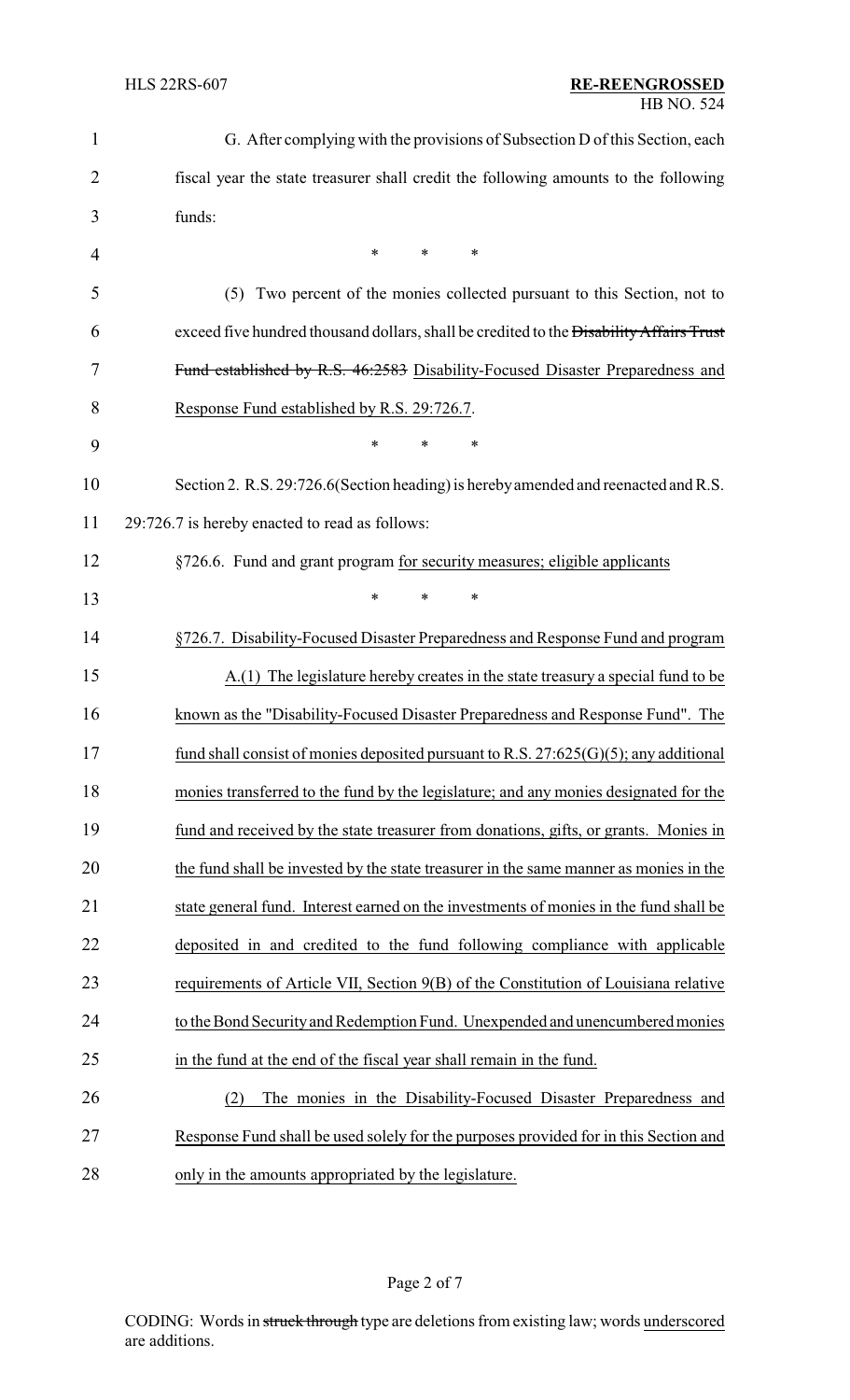| 1              | The Governor's Office of Homeland Security and Emergency<br>(3)                          |  |  |
|----------------|------------------------------------------------------------------------------------------|--|--|
| $\overline{2}$ | Preparedness may utilize no more than three percent of the monies annually               |  |  |
| 3              | deposited into the fund pursuant to R.S. $27:625(G)(5)$ for administrative costs,        |  |  |
| 4              | including costs of grant administration.                                                 |  |  |
| 5              | B. As used in this Section, the following terms have the meaning ascribed                |  |  |
| 6              | to them in this Subsection:                                                              |  |  |
| 7              | (1) "DACE" means a disability assessment and coordination entity.                        |  |  |
| 8              | (2) "Person with a disability" means any person with access and functional               |  |  |
| 9              | needs across the life span, including persons who are elderly.                           |  |  |
| 10             | C. The purpose of this Section is to address particular identified needs of              |  |  |
| 11             | people with disabilities affected by disasters through assessment of individual needs,   |  |  |
| 12             | coordination of resources to meet those needs, and training of personnel to              |  |  |
| 13             | competently and effectively identify needs through appropriate assessment methods        |  |  |
| 14             | and to proficiently coordinate with the proper entities that provide necessary           |  |  |
| 15             | services, thereby establishing an effective network that will identify people who need   |  |  |
| 16             | disability-related resources in disaster periods and ensure that those who need help     |  |  |
| 17             | will be connected to those who can provide help.                                         |  |  |
| 18             | The Governor's Office of Homeland Security and Emergency<br>D.                           |  |  |
| 19             | Preparedness, referred to hereafter in this Section as "GOHSEP", shall contract with     |  |  |
| 20             | a DACE whose director possesses the qualifications required by Subsection F of this      |  |  |
| 21             | Section. The DACE shall perform all of the following functions:                          |  |  |
| 22             | (1) Work with GOHSEP to develop a statewide plan which shall include but                 |  |  |
| 23             | not be limited to all of the following elements:                                         |  |  |
| 24             | (a) Conduct individual assessments of needs of people with disabilities in               |  |  |
| 25             | shelters and areas impacted by disasters.                                                |  |  |
| 26             | Provide training that addresses meeting the needs of people with<br>(b)                  |  |  |
| 27             | disabilities impacted by disasters to disability stakeholders, other entities that serve |  |  |
| 28             | people with disabilities, and government agencies.                                       |  |  |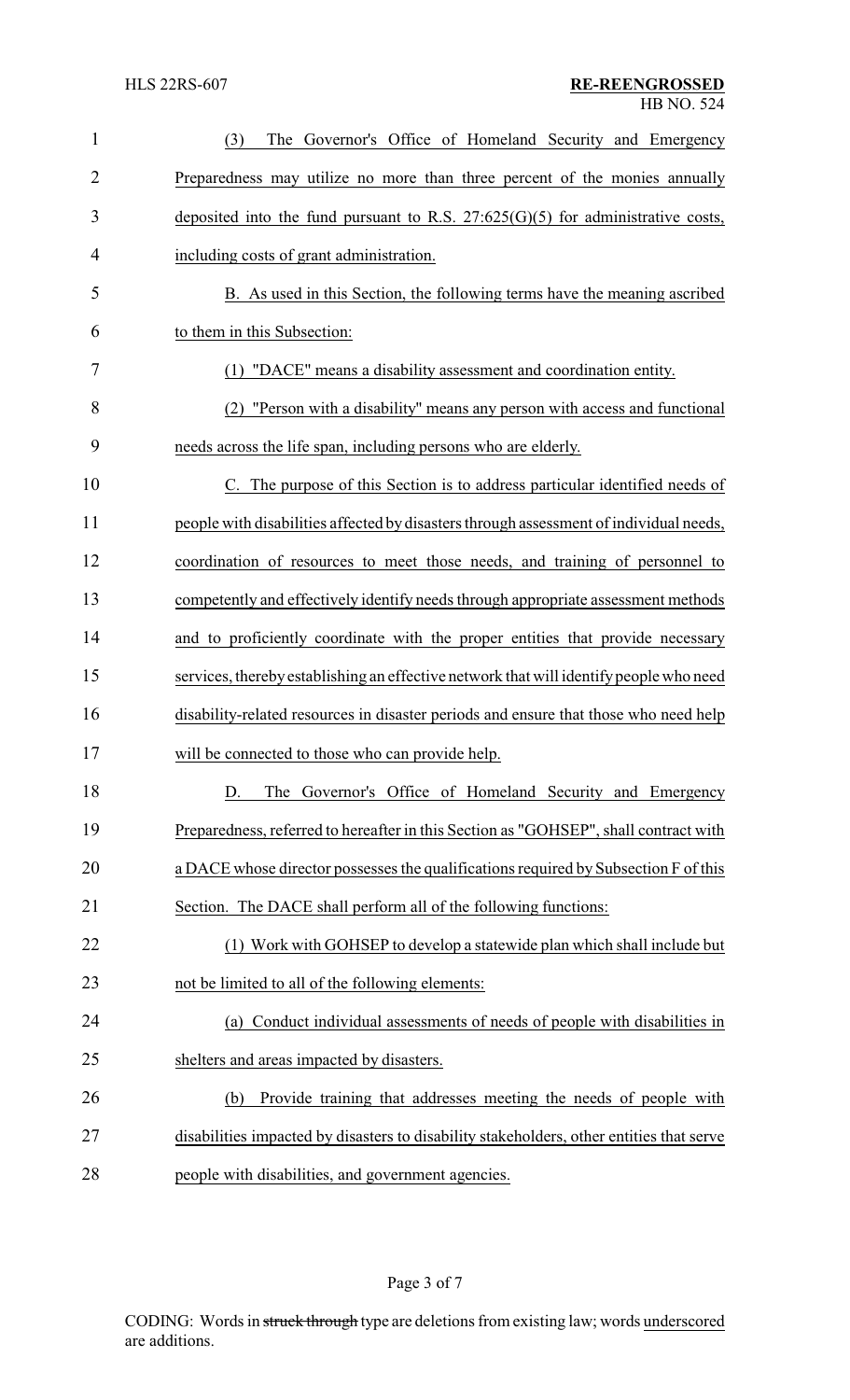| 1              | (c) Enhance cooperation between the entities identified in Subparagraph (b)           |  |
|----------------|---------------------------------------------------------------------------------------|--|
| $\overline{2}$ | of this Paragraph so that the needs of people with disabilities relating to disaster  |  |
| 3              | preparedness and response will be met.                                                |  |
| 4              | (d) Where necessary, directly meet the needs of people with disabilities              |  |
| 5              | impacted by disasters.                                                                |  |
| 6              | Administer the initial implementation of the plan provided for in this<br>(2)         |  |
| 7              | Subsection.                                                                           |  |
| 8              | (3) Administer the plan provided for in this Subsection on an ongoing basis.          |  |
| 9              | Conduct individual needs assessments for people with disabilities.<br>(4)             |  |
| 10             | (5)<br>Coordinate with state and local governmental entities, disability              |  |
| 11             | stakeholders, and affected individuals with disabilities or their representatives to  |  |
| 12             | meet individual needs identified in assessments.                                      |  |
| 13             | (6) Directly meet the needs of people with disabilities impacted by disasters         |  |
| 14             | in instances in which no other option for furnishing of such assistance is available. |  |
| 15             | Provide necessary training to GOHSEP to meet the needs of people with                 |  |
| 16             | disabilities that are impacted by disasters.                                          |  |
| 17             | (8) Maintain staffing necessary to administer the plan provided for in this           |  |
| 18             | Subsection.                                                                           |  |
| 19             | (9) Collect data relative to the activities conducted pursuant to this Section        |  |
| 20             | and provide an annual report to GOHSEP.                                               |  |
| 21             | E. All state and local governmental agencies with which the DACE engages              |  |
| 22             | in carrying out its functions shall work collaboratively with the DACE.               |  |
| 23             | F. The director of the DACE shall possess all of the following qualifications:        |  |
| 24             | (1) At least two years of experience in each of the following:                        |  |
| 25             | A leadership role in community-based disability-related non-profit<br>(a)             |  |
| 26             | organizations in Louisiana.                                                           |  |
| 27             | The role of appointed member of a statewide disability-related council<br>(b)         |  |
| 28             | in Louisiana.                                                                         |  |
| 29             | (c) Disaster response with a focus on people with disabilities.                       |  |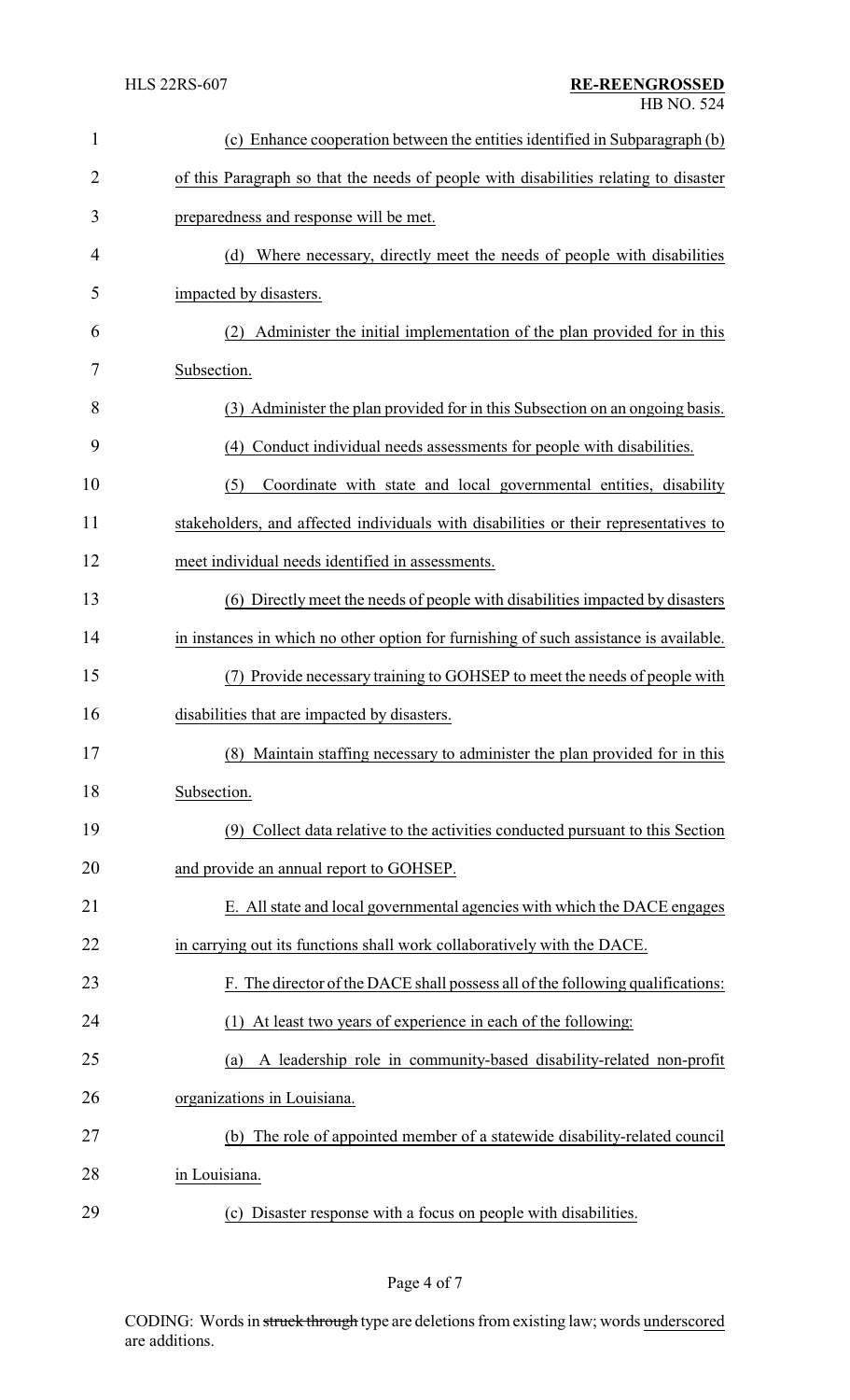| $\mathbf{1}$   | (d) Employment at a Louisiana state agency with a focus on people with                        |  |
|----------------|-----------------------------------------------------------------------------------------------|--|
| $\overline{2}$ | disabilities.                                                                                 |  |
| 3              | (e) Employment in the field of special education.                                             |  |
| 4              | Employment at an administrative level with a home-<br>(f)<br>and                              |  |
| 5              | community-based service provider licensed by the Louisiana Department of Health.              |  |
| 6              | A master's degree or above in education, health care, or social services.                     |  |
| 7              | G.(1) GOHSEP shall seek federal reimbursement for eligible disaster-related                   |  |
| 8              | expenses incurred in the provision of resources and services to people with                   |  |
| 9              | disabilities affected by disasters as authorized by the provisions of this Section.           |  |
| 10             | GOHSEP may enter into a contract, memorandum of understanding, or<br>(2)                      |  |
| 11             | any other type of agreement with the DACE for the purpose of securing federal                 |  |
| 12             | reimbursement for eligible disaster-related expenses.                                         |  |
| 13             | Section 3. The provisions of Sections 1 and 2 of this Act shall become effective              |  |
| 14             | when an Act of the Louisiana Legislature containing a specific appropriation of monies for    |  |
| 15             | the implementation of the provisions of this Act becomes effective.                           |  |
| 16             | Section 4. The provisions of this Section and Section 3 of this Act shall become              |  |
| 17             | effective upon signature of this Act by the governor or, if not signed by the governor, upon  |  |
| 18             | expiration of the time for bills to become law without signature by the governor, as provided |  |
| 19             | by Article III, Section 18 of the Constitution of Louisiana. If this Act is vetoed by the     |  |
| 20             | governor and subsequently approved by the legislature, the provisions of this Section and     |  |
| 21             | Section 3 of this Act shall become effective on the day following such approval.              |  |

### DIGEST

The digest printed below was prepared by House Legislative Services. It constitutes no part of the legislative instrument. The keyword, one-liner, abstract, and digest do not constitute part of the law or proof or indicia of legislative intent. [R.S. 1:13(B) and 24:177(E)]

| HB 524 Re-Reengrossed | 2022 Regular Session | Lyons |
|-----------------------|----------------------|-------|
|                       |                      |       |

**Abstract:** Creates the Disability-Focused Disaster Preparedness and Response Fund and a program of needs assessment and services for people with disabilities affected by disasters.

Present law provides that 2% of the monies collected annually from the tax upon gaming proceeds from sports wagering established by present law, not to exceed \$500,000, shall be credited to the Disability Affairs Trust Fund.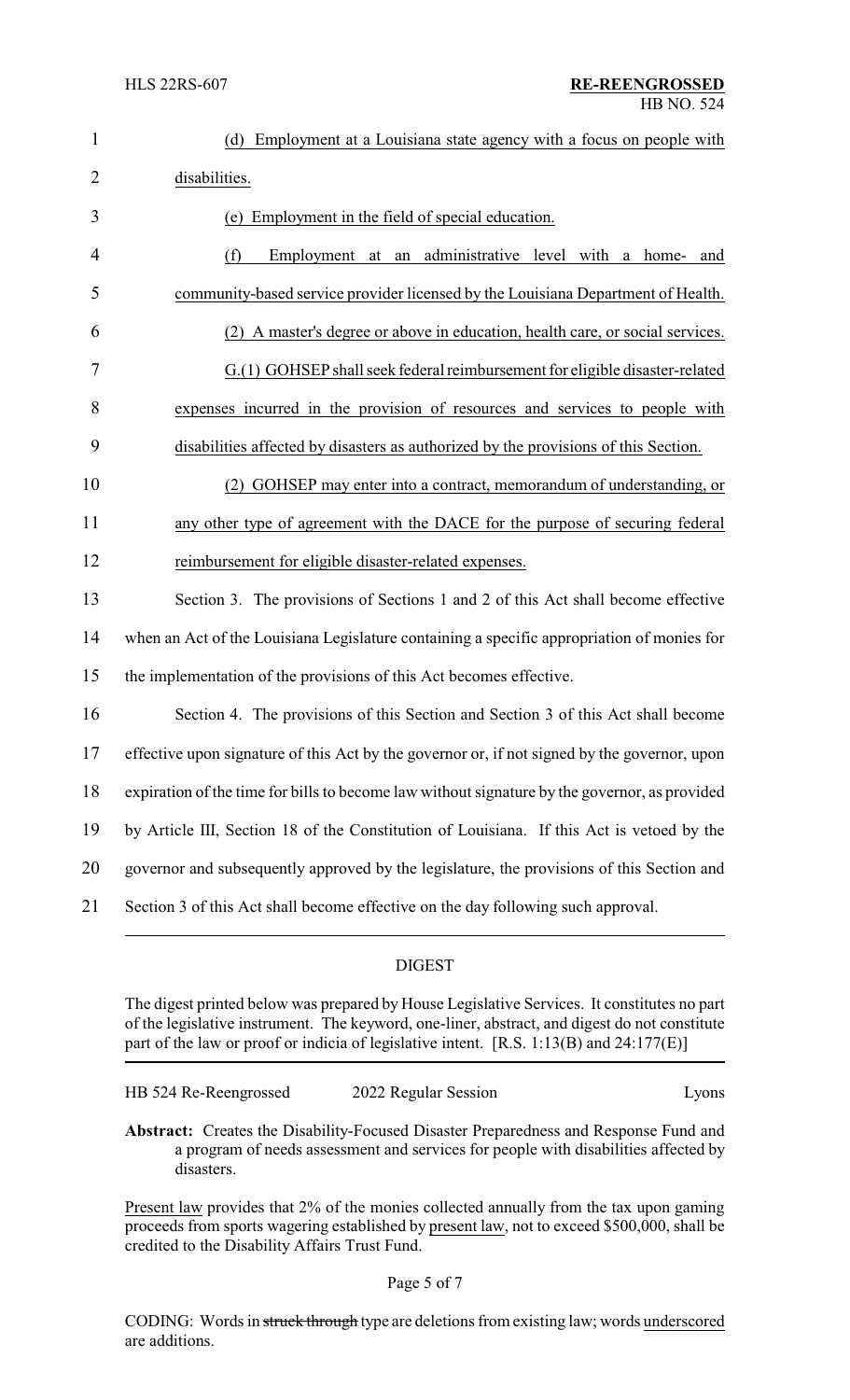Proposed law revises present law to dedicate this revenue instead to the Disability-Focused Disaster Preparedness and Response Fund, a special fund created by proposed law. Provides that the monies in the Disability-Focused Disaster Preparedness and Response Fund shall be used solely for the purposes provided by proposed law.

Proposed law provides that its purpose is to address particular identified needs of people with disabilities affected by disasters through needs assessment, coordination of resources to meet those needs, and training of personnel to identify needs through appropriate methods and to proficiently coordinate with the proper entities that provide necessary services, thereby establishing a network to identify people who need disability-related resources in disaster periods and ensure that those who need help are connected to those who can provide help.

Proposed law requires the Governor's Office of Homeland Security and Emergency Preparedness (GOHSEP) to contract with a disability assessment and coordination entity (DACE). Provides that the DACE shall perform all of the following functions:

- (1) Work with GOHSEP to develop a statewide plan which shall include but not be limited to all of the following elements:
	- (a) Conduct individual assessments of needs of people with disabilities in shelters and areas impacted by disasters.
	- (b) Provide training that addresses meeting the needs of people with disabilities impacted by disasters to disability stakeholders, other entities that serve people with disabilities, and government agencies.
	- (c) Enhance cooperation between the entities identified in paragraph (b) above so that the needs of people with disabilities relating to disaster preparedness and response shall be met.
	- (d) Where necessary, directlymeet the needs of people with disabilities impacted by disasters.
- (2) Administer the initial implementation of the statewide plan.
- (3) Administer the statewide plan on an ongoing basis.
- (4) Conduct individual needs assessments for people with disabilities.
- (5) Coordinate with state and local governmental entities, disability stakeholders, and affected individuals with disabilities or their representatives to meet individual needs identified in assessments.
- (6) Directlymeet the needs of people with disabilities impacted by disasters in instances in which no other option for furnishing of such assistance is available.
- (7) Provide training to GOHSEP to meet the needs of people with disabilities that are impacted by disasters.
- (8) Maintain staffing necessary to administer the statewide plan.
- (9) Collect data relative to the activities conducted pursuant to proposed law and provide an annual report to GOHSEP.

Proposed law sets forth minimum qualifications that the director of the DACE must possess.

Page 6 of 7